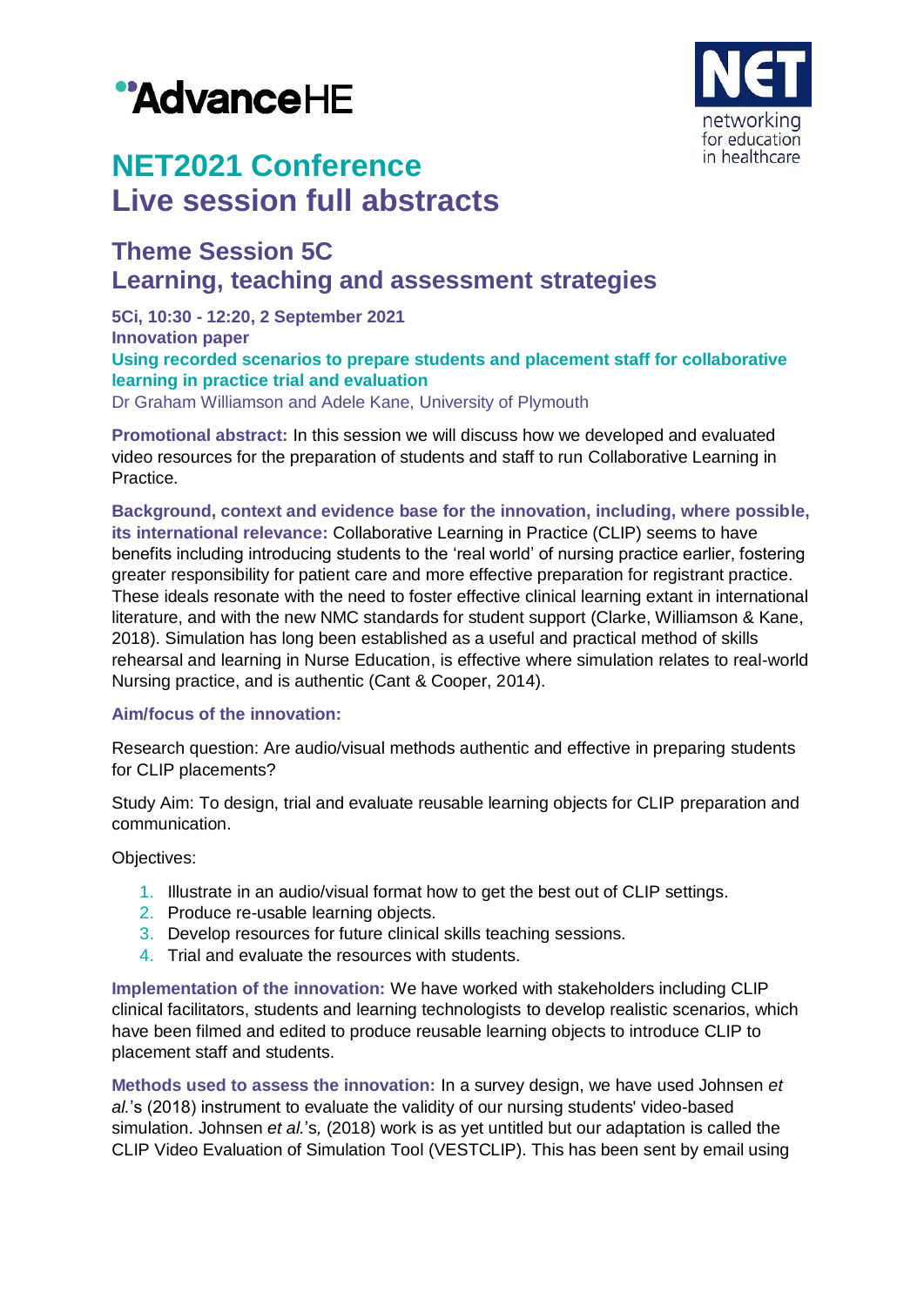JISC surveys to 1,200 students and alumni. Only those who have undertaken CLIP can view the videos and evaluate them. Data collection will finish in January 2020.

**Key findings:** Data collection will finish in January 2020 but preliminary analysis indicates that respondents believed the videos to be authentic and valuable in preparing them for CLIP.

**Three key points to indicate how your work contributes to knowledge development within the selected theme:**

- 1. Preparation and support for CLIP is essential.
- 2. Video simulation is an established method for skills and other preparation for student nurses.
- 3. Our resources seem authentic and valuable to students and alumni who have undertaken a CLIP placement.

#### **References:**

Cant, R.P. & Cooper, S.J. (2014) 'Simulation in the Internet age: The place of Web-based simulation in nursing education. An integrative review'. *Nurse Education Today*, 34(12), 1435-1442.

Clarke, D., Williamson, G.R. & Kane, A. (2018) 'Could students' experiences of clinical placements be enhanced by implementing a Collaborative Learning in Practice (CliP) model?' *Nurse Education in Practice*, 33, A3-A5.

Johnsen, H.M., Fossum, M., Vivekananda-Schmidt, P., Fruhling, A. & Slettebø, Å. (2018) 'Nursing students' perceptions of a video-based serious game's educational value: A pilot study'. *Nurse Education Today*, 62, 62-68.

**Keywords:** Collaborative Learning in Practice, Survey, Video, Simulation.

#### **5Cii, 10:30 - 12:20, 2 September 2021**

**Innovation paper**

**A window into the world of an MSc Advanced Clinical Practitioner apprentice: What is the reality? An evaluation of the use of a goldfish bowl technique to facilitate an educational workshop**

Catherine Fletcher and Catherine Gordon, University of Liverpool

**Promotional abstract:** The aim of this presentation is to provide delegates with a window into a Liaison Academic Tutor (LAT) meeting by use of simulation. The aim is to enable delegates to gain a greater understanding of the challenges of apprentices on an MSc Advanced Clinical Practitioner apprenticeship programme as they balance the demands of study with that of full-time employment in the NHS. Delegates will gain an understanding of the requirements of the apprenticeship and the negotiations that are necessary between all three contributors to enable the apprentices to demonstrate evidence of meeting all the standards before completing the programme.

**Background, context and evidence base for the innovation, including, where possible, its international relevance:** The first apprenticeship in the University of Liverpool, which was the MSc Advanced Clinical Practitioner (ACP) apprenticeship, began in February 2019. Postgraduate apprentices offer a different profile to other postgraduate students due to previous academic and life experiences and programme requirements. The diverse range of Allied Health Professionals and Nursing students registered on the MSc Advanced Clinical Practitioner apprenticeship are faced with challenges additional to those faced by students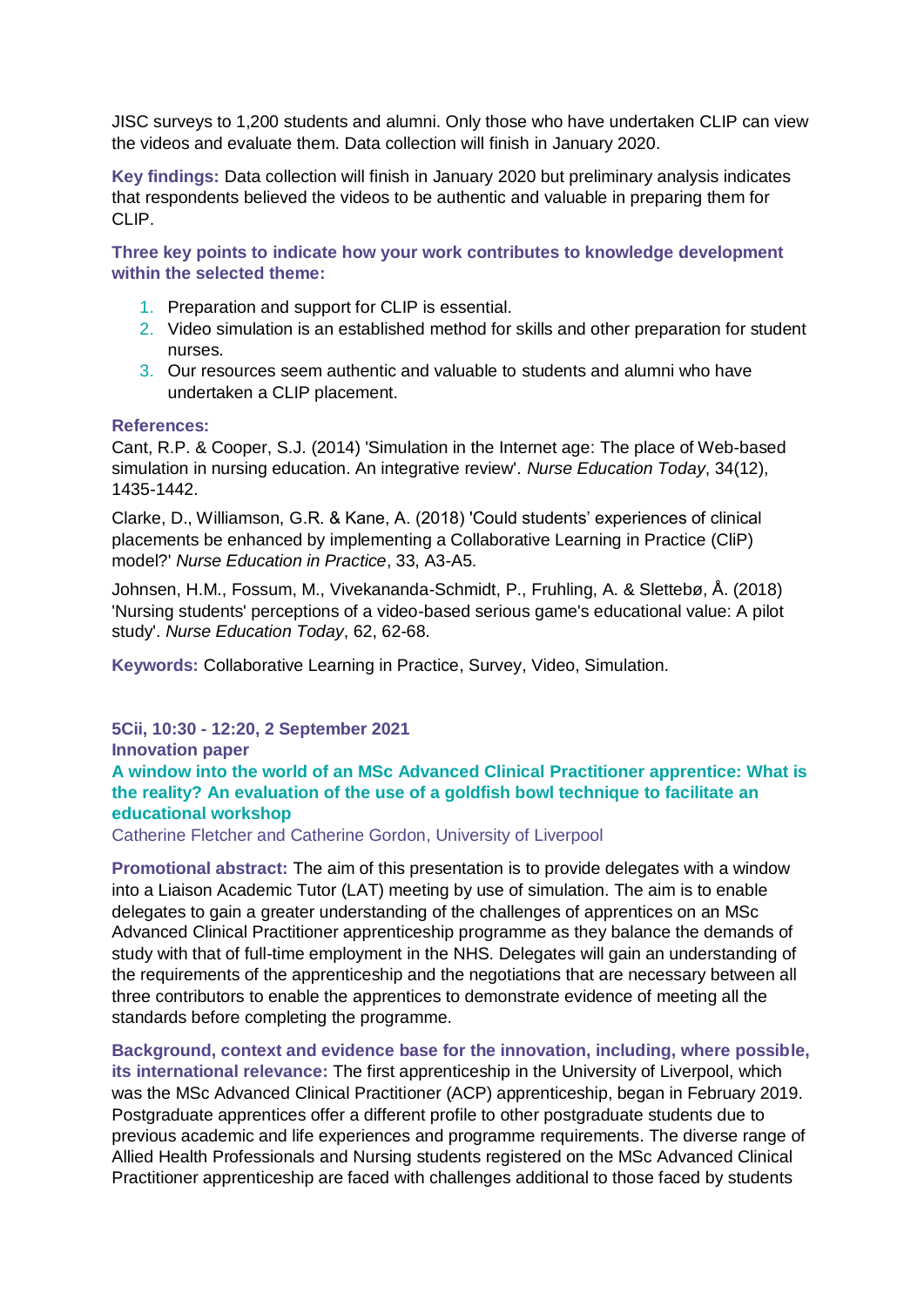registered on a traditional MSc programme. Liaison Academic Tutor (LAT) meetings are integral to an apprenticeship programme but are a non-traditional method of facilitating individual apprentice progress (Education & Skills Funding Agency, 2020).

**Aim/focus of the innovation:** The aim of the workshop was to provide the delegates with a window into a Liaison Academic Tutor (LAT) meeting which is a tripartite meeting in so much as it involves the apprentice, the mentor/supervisor and the employer. The delegates observed a simulated meeting using authentic players in order to demonstrate the major difference between a standard MSc programme and the apprenticeship (Bogassian, 2019). This demonstrated the tripartite nature of the meeting and the elements of the portfolio that the apprentices need to complete in order to prepare for the End Point Assessment (EPA).

**Implementation of the innovation:** The intended outcome of the workshop, which used a 'Goldfish Bowl' technique (Shirazi *et al*., 2020) was to enable delegates to gain a greater understanding of the challenges and difficulties encountered by this group of mature students as they balance the demands of study with that of full time employment in the NHS. Additionally, the delegates gained an understanding of the requirements of the apprenticeship, especially the OtJT element, and the negotiations that are necessary between all three contributors to enable the apprentices to demonstrate evidence of meeting all the standards before progressing to the EPA and completing the programme.

**Methods used to assess the innovation:** The educational innovation that has been implemented was a workshop that was evaluated by the use of a short Likert scale questionnaire. Each delegate was asked five questions prior to the start of the workshop to assess their baseline knowledge and understanding of the purpose and format of a Liaison Academic Tutor tripartite meeting. At the end of the workshop the same Likert scale questionnaire was used to assess their knowledge and understanding following the workshop. This enabled identification of the knowledge and understanding gained by delegates who attended the workshop.

**Key findings:** It was identified prior to the start of the workshop that each delegate had little knowledge or understanding of a Liaison Academic Tutor tripartite meeting. However, the Likert scale questionnaire completed by the delegates at the end of the workshop demonstrated a marked change in their knowledge and understanding of this key component of the MSc Advanced Clinical Practitioner apprenticeship programme.

#### **Three key points to indicate how your work contributes to knowledge development within the selected theme:**

- 1. The workshop provided evidence that the baseline knowledge and understanding of the Liaison Academic Tutor (LAT) tripartite meetings was limited. There was a need to provide pre-LAT meeting information to improve engagement and targeted support.
- 2. The workshop explored learning and teaching practices and initiatives that help to ensure equity and consistency to support this diverse group of postgraduate apprentices working in a variety of settings.
- 3. The workshop ensured that each apprentice was provided with the best opportunity for learning, regardless of background, financial status, geographical access to education, or childcare commitments.

#### **References:**

Bogassian, F.E, Cant, R.P, Ballard, E.L., Cooper, S.J., Levett-Jones, T.L., McKenna, L.G., Ng, L.C., & Seaton, P.C. (2019) 'Locating "gold standard" evidence for simulation as a substitute for clinical practice in prelicensure health professional education: A systematic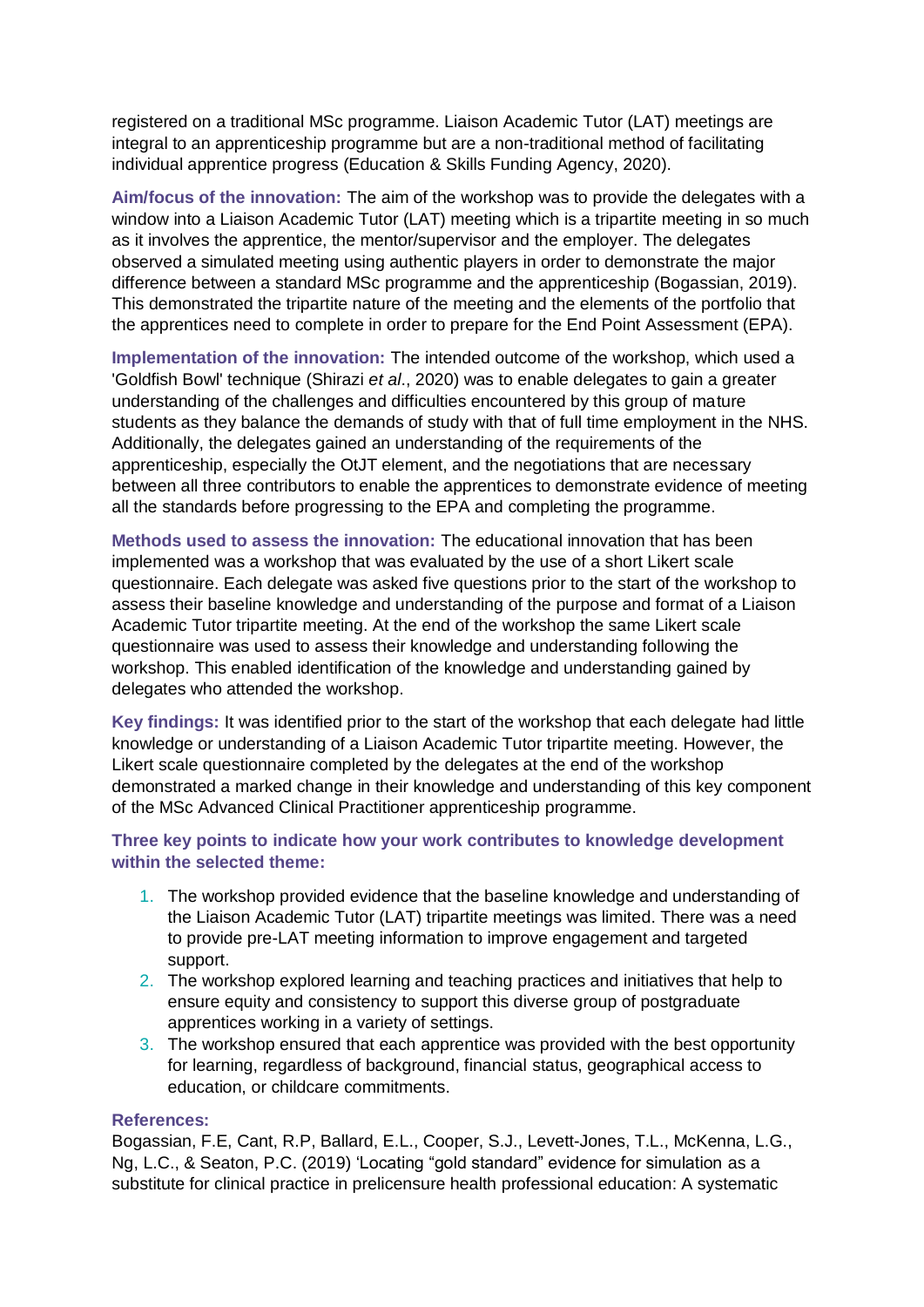review.' *Journal of Clinical Nursing*, 28, 3759–3775. Available at: <https://doi.org/10.1111/jocn.14965> [Accessed 6/2/20].

Education and Skills Funding Agency 2020. Apprenticeship funding rules and guidance for employers August 2019 to July 2020. Available at: [https://assets.publishing.service.gov.uk/government/uploads/system/uploads/attachment\\_da](https://assets.publishing.service.gov.uk/government/uploads/system/uploads/attachment_data/file/857046/1920_Employer_Rules_Version_2.0_FINAL.pdf) ta/file/857046/1920 Employer Rules Version 2.0 FINAL.pdf [Accessed 10/2/20].

Shirazi, M., Modarres, M., Shariati, M. & Dehshiri, A.S. (2020) 'Technical Simulation Using Goldfish Bowl Method: A Medical Teaching Method for Increasing Student's Creativity.' *Iranian Medicine*, 23(1), 37-43.

**Keywords:** Individualisation, Targeted Support, Simulation, Apprenticeship, Inclusivity.

#### **5Ciii, 10:30 - 12:20, 2 September 2021 Research paper Qualified Practice: Do they really think they are ready? Findings from a qualified exploratory study** Kim Sargeant, Keele University

**Promotional abstract:** As part of a Professional Doctorate in Education, a qualitative exploratory study investigated perceptions of newly qualified nurses (NQNs) from four fields of nursing. Within the first few weeks of qualified practice, prior to enculturation, participants were asked about their perceived readiness and professional identity. Their preparedness for qualified practice and their adaptation to the realities of the qualified workforce were explored. This paper discussed the findings from the research in relation to the international literature around readiness for qualified practice. It considers the implications for curriculum development and nurse retention, in the challenging global healthcare arena.

#### **Background, including underpinning literature and, wherever possible, the**

**international relevance of the research:** There is currently an international crisis in nurse retention (Marc *et al*., 2019); the reasons for which are multifaceted. If newly qualified nurses are to remain in the profession, they need confidence and resilience. Preparation must come through the Pre-Registration Nurse Education curriculum if new nurses are to effectively engage with the career ahead of them. A review of the literature revealed a plethora of research around the final period of the Pre-Registration programme, and the period following support from preceptorship. However, internationally, limited work has been undertaken during initial entry to the qualified workforce.

**Aim(s) and/or research question(s)/research hypothesis(es):** The aim of this study was to explore newly qualified nurses' perceptions of their professional identity and readiness for qualified practice. The title of the research was 'Practice Readiness: An English exploratory study describing newly qualified graduate nurses' perceptions of practice readiness and professional identity'.

The aim was to address the questions:

- From the NQN perspectives, what themes around practice readiness and developing professional identity emerge from the study?
- What are the key influencing factors for practice readiness?
- How can the emerging themes inform future undergraduate Pre-Registration Nursing curriculum and student nurses' readiness for qualified practice?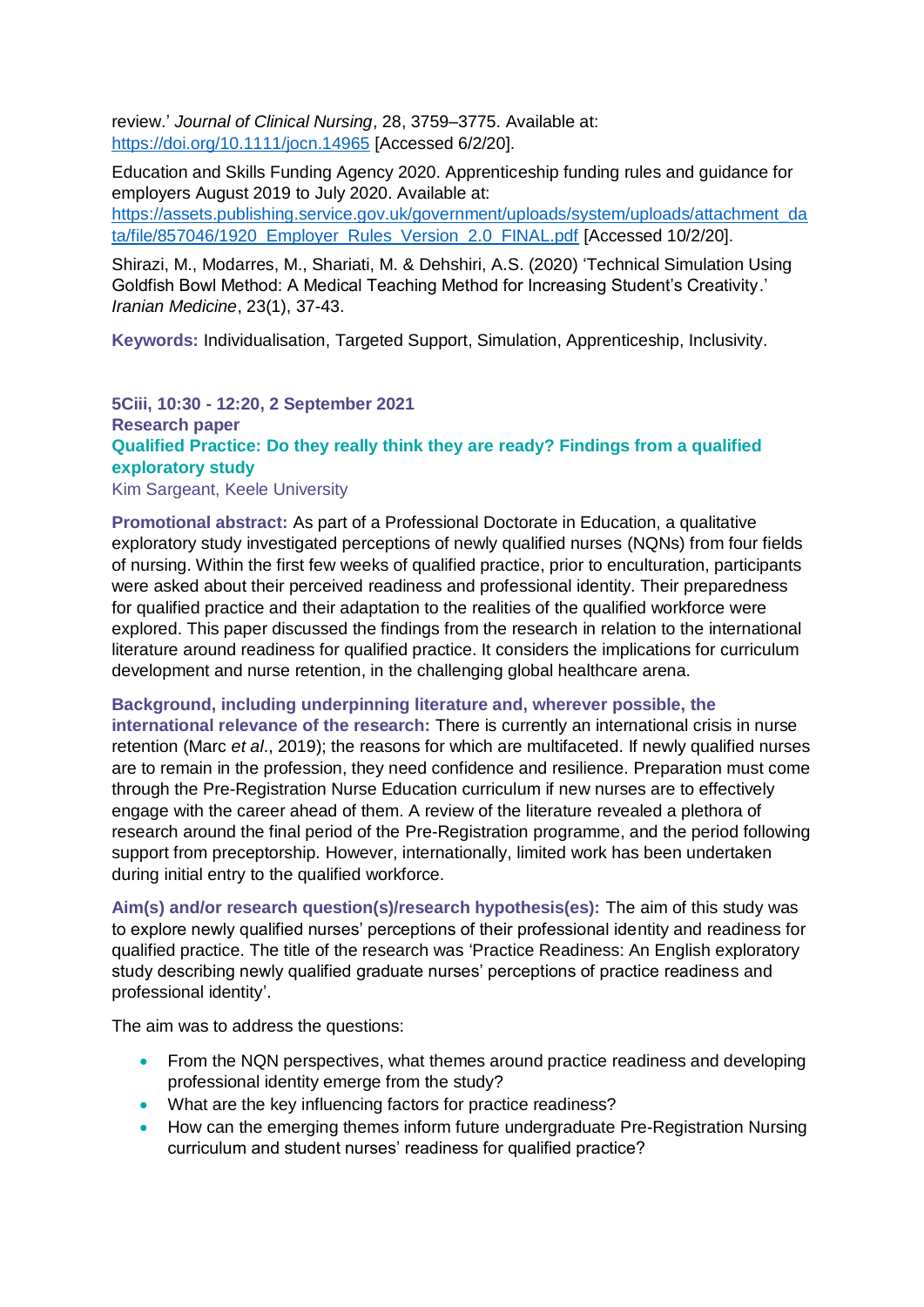**Research methodology/research design, any ethical issues, and methods of data collection and analysis:** An exploratory qualitative study was undertaken using individual semi-structured interviews with 20 newly qualified nurses from four fields of nursing. Interviews were conducted during the first four months following entry to qualified practice. Ethical approval was gained from the University Ethics Committee and participants gave informed consent and were aware of their right to withdraw from the research. Data was collected via digital recording and was transcribed verbatim. All data was analysed using the Braun and Clarke (2006) six-step approach to thematic analysis both manually and using NVivo software.

**Key findings and recommendations:** Newly qualified nurses perceived that their role as a qualified nurse did not always align with their reasons for entering the profession, but for some, the Pre-Registration programme had prepared them for the realities of qualified practice.

They acknowledged differences between different fields of nursing but suggested that they needed greater exposure to the other fields. For most, the realities of qualified practice had come as a shock (Kramer, 1974), but they felt prepared to deal with the realities and continued to develop their professional identity. This conflicts somewhat with previous studies which suggested that the newly qualified nurses did not feel prepared to adapt to the realities of being a qualified nurse. In the main there was increasing confidence and job satisfaction. Where participants expressed job dissatisfaction and lack of confidence, it was associated with perceived lack of support from colleagues and led to participants moving jobs or looking to leave the profession.

Recommendations:

- More resilience training during the Pre-Registration programme.
- Challenging idealistic ideas during the Pre-Registration programme to encourage greater appreciation of the realities of qualified practice.
- Greater discourse between universities and clinical practice around realistic expectations of newly qualified nurses on entry to the workforce.

#### **Three key points to indicate how your work contributes to knowledge development within the selected theme:**

- Resilience training during the Pre-Registration programme can help to prepare student nurses for the realities of qualified practice and can be important during the early stage of their qualified career.
- Greater awareness and understanding of all fields of nursing could provide more quality holistic care for patients.
- Greater exposure to the different fields of nursing would support learning and the delivery of individualised patient care.
- Challenging idealistic ideas during the Pre-Registration programme and preparing student nurses for the realities of qualified practice may lessen frustration and job dissatisfaction with the qualified role, and reduce attrition

#### **References:**

Braun, V. & Clarke, V. (2006) 'Using thematic analysis in psychology.' *Qualitative Research in Psychology*, 3, 77-101.

Kramer, M. (1974) *Reality Shock: Why Nurses Leave Nursing*. St Louis: Mosby.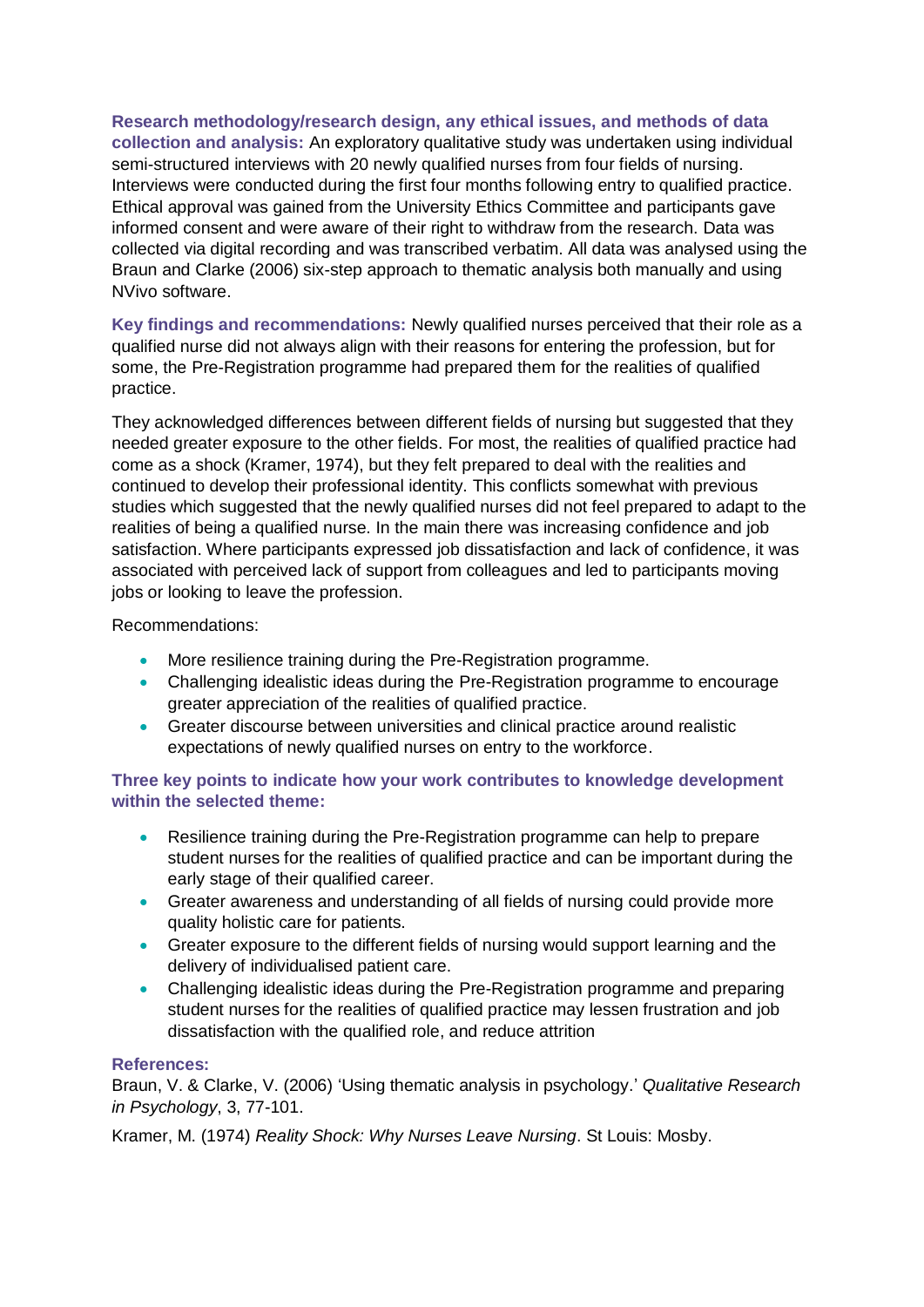Marć, M., Bartosiewicz, A., Burzyńska, J., Chmiel, Z. & Januszewicz, P. (2019) 'A nursing shortage – a prospect of global and local policies.' *International Nursing Review*, 66(1), 9-16.

**Keywords:** Practice Readiness, Newly Qualified Nurse.

#### **5Civ, 10:30 - 12:20, 2 September 2021 Research paper**

**Qualified Advanced Clinical Practitioners: Preparedness and relevance of research** Rosie McCarthy and Dr Nicola Morrell-Scott, Liverpool John Moores University

**Promotional abstract:** The concept of advanced practice can be charted since the 1980s. More recently, the workforce transformation programme of the NHS (NHS/HEE, 2017) has refocused the agenda leading to the development of a Multi-Professional Framework for Advanced Clinical Practice (HEE, 2017). There are four elements of advancing practice which provide the platform for this framework, Clinical, Leadership, Education and Research (HEE, 2017). Educational programmes have developed curricula to reflect the current agenda. This study will investigate the research preparedness of qualified advanced clinical practitioners.

**Background, including underpinning literature and, wherever possible, the international relevance of the research:** Masters-level programmes are required to equip the Advanced Clinical Practitioner (ACP) with the knowledge and skills to become autonomous, safe, competent experts in practice. The ACP programmes whilst providing students with advanced assessment and diagnostic skills, may not however, prepare them to function as researchers. If the role is to develop and ensure that practice is evidence based, it is essential that clinical leaders are well versed in research methods and possess a critical mind, a point that is made in the "Developing clinical academic careers" programme. This proposed study will investigate the research preparedness of qualified ACPs.

**Aim(s) and/or research question(s)/research hypothesis(es):** The aim of the study was to explore if advanced practice programmes prepare ACPs to undertake research in practice.

Research Objectives:

- To investigate if qualified Advanced Clinical Practitioners feel prepared to undertake research.
- To explore ACP's perceptions of the value of research and research activity undertaken.
- To establish if there are any challenges to undertaking research as an ACP.
- To explore what specific strategies should be used within the ACP curricula to enhance the research process, enhance learning and to influence research preparedness.

**Research methodology/research design, any ethical issues, and methods of data collection and analysis:** The study methodology adopts a survey design. Participants will complete a pre-validated Evidence Based Practice Questionnaire by Upton and Upton (2006), exploring barriers to research. Additionally, there are open questions that will allow the participants to elaborate on their preparedness and any barriers that may exist. A primary gatekeeper, the deputy chair of the UK Association of Advanced Practice Educators' (AAPE) forum, will provide access to the members who lead their Universities' respective advanced practice programmes and who will act as the secondary gatekeepers. The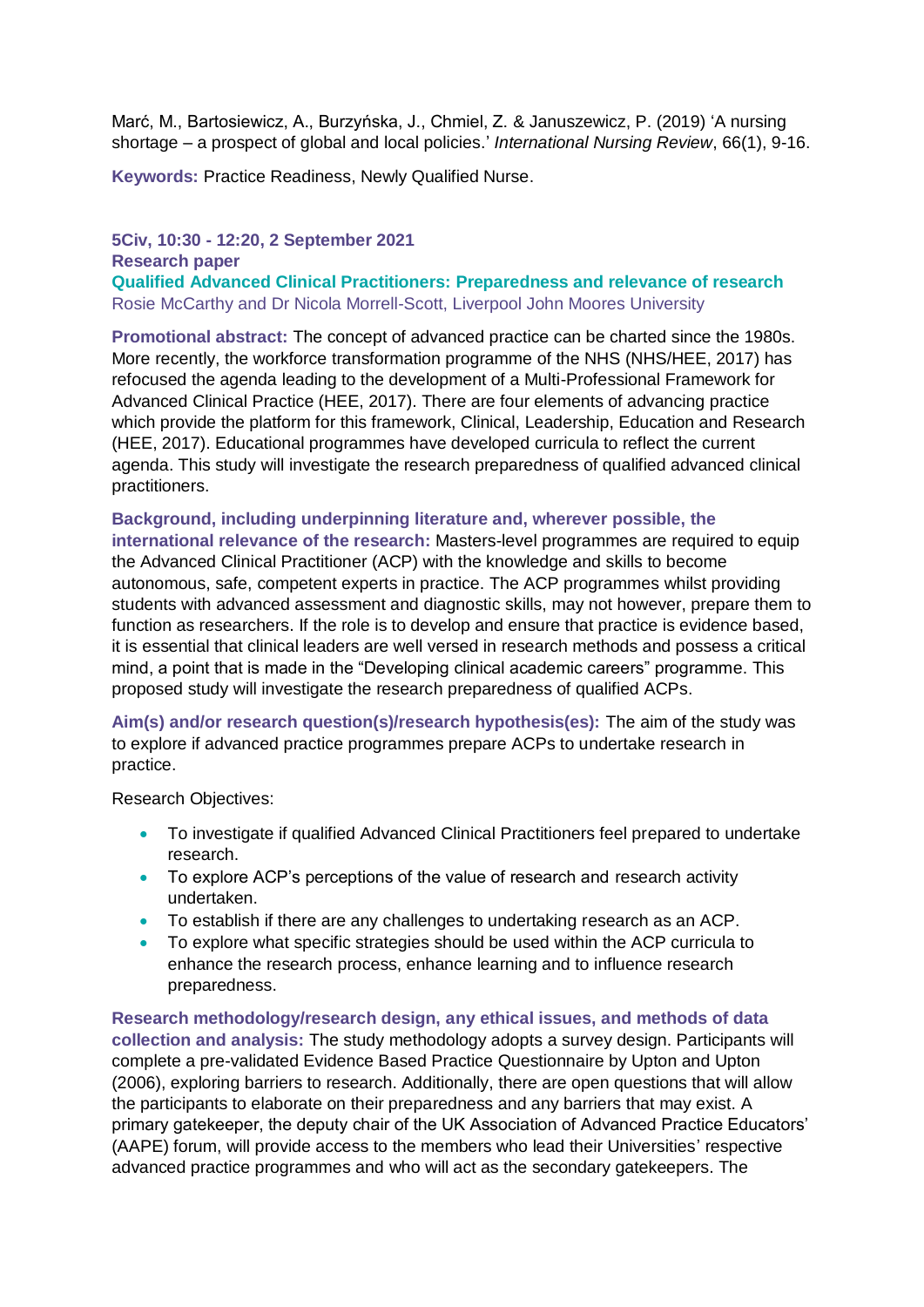secondary gatekeepers will disseminate the questionnaire to ACPs who completed the ACP Programme at their HEI.

#### **Key findings and recommendations:**

Time frame for research study in progress:

- Full ethical approval LJMU has been granted.
- March 2021 July 2021 Data collection and analysis.
- August Presentation of results.
- September Publication.

**Three key points to indicate how your work contributes to knowledge development within the selected theme:**

- Further knowledge would be gained of the research activity by Advanced Clinical Practitioners and understanding of any potential challenges in undertaking research, which will inform practice.
- Knowledge gained would facilitate strategies to be developed and utilised within the ACP curricula to enhance the research process, enhance learning and to influence research preparedness.
- Knowledge gained would assist with employers in the first instance, and then ultimately would assist with improving patient care.

#### **References:**

NHS Health Education England (HEE) (2017) *Multi-professional framework for Advanced Clinical Practice in England*. NHS.

Upton D. & Upton P. (2006) 'Development of an evidence-based practice questionnaire for nurses.' *Journal of Advanced Nursing*, 53, 454–458.

**Keywords:** Advanced Clinical Practitioner, Multi-Professional Advanced Clinical Practice, Research Preparedness.

**5Cv, 2 September 2021, 10:30 - 12:20 Poster+ Enhancing student transition and engagement in Physiotherapy and Rehabilitation and Exercise Science at Keele University**

Victoria Pearsall, Keele University and Michael McCluskey, University of Liverpool

**Promotional abstract:** Due to high demands, Healthcare students can experience challenges balancing academic, social and personal objectives, which can have a detrimental effect on their transition and engagement in higher education. Following assessment of readiness to learn, it was highlighted that students did not feel adequately prepared for effective self-directed learning. Evaluation of a peer-mentoring programme also identified that it offered reassurance and was associated with higher assessment performance. Based on these findings, mentoring has been further embedded into the curriculum with an emphasis placed on supporting transition into higher education and utilising shared experiences to promote readiness for self-directed learning.

**Main focus/theme of, or issues addressed by, the poster:** Due to high demands, healthcare students can experience challenges balancing academic, social and personal objectives, which can have a detrimental effect on their transition and engagement in higher education. This project explored student experience of transition into, and performance